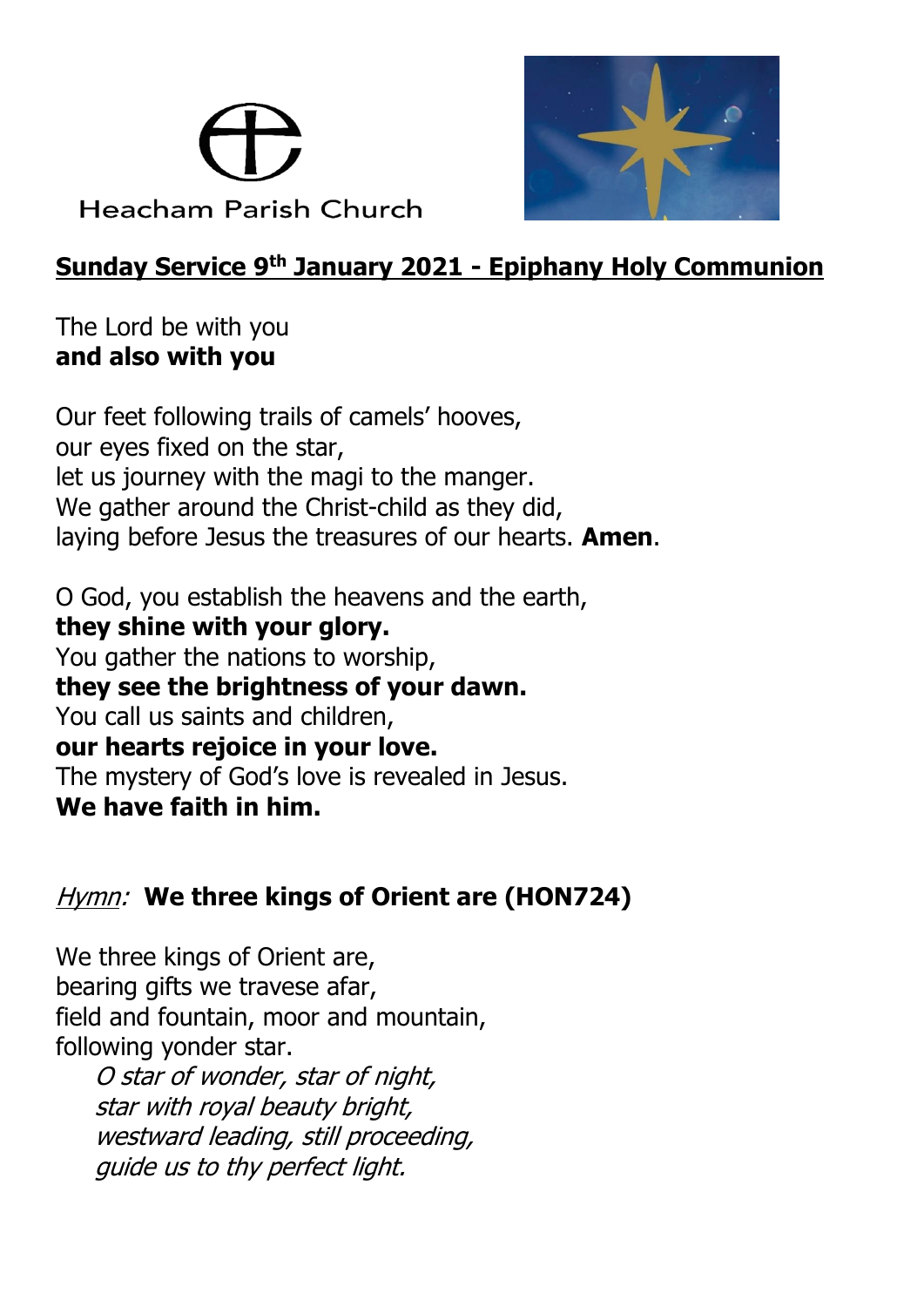Born a King on Bethlehem's plain, gold I bring to crown him again, King forever, ceasing never, over us all to reign.

O star of wonder…

Frankincense to offer have I; incense owns a Deity nigh; prayer and praising all men raising, worshipping God most high. O star of wonder…

Myrrh is mine; its bitter perfume breathes a life of gathering gloom; sorrowing, sighing, bleeding, dying, sealed in the stone-cold tomb. O star of wonder…

Glorious now, behold Him arise; King and God and sacrifice. alleluia, alleluia, earth to heav'n replies. O star of wonder…

Loving Jesus, we are not wise like those who came to your stable. We do not have gold, or expensive gifts.

We have not seen a star or met with a king.

But, Lord Jesus, we bring you the best of all we have,

and we ask that you will bless us, encourage us and help us to be your people in your world today, to your glory. **Amen.**

#### Prayers of Penitence

The grace of God has dawned upon the world with forgiveness for all, and God will forgive us if we confess our sins in penitence and faith.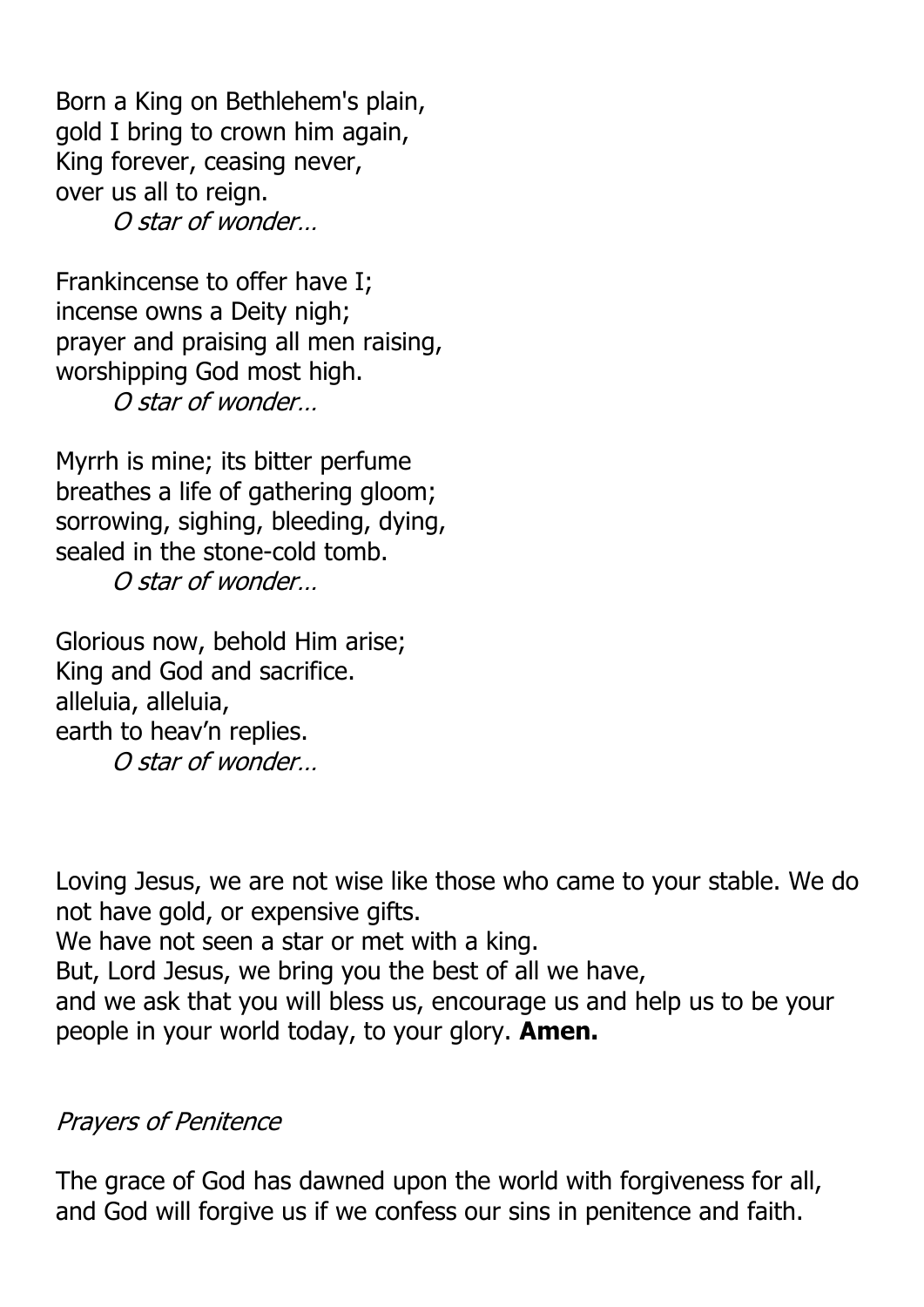**Eternal God, we thank you for carrying us through the changes of time to the beginning of another year. Forgive us the wrong we have done in the year that is past, and help us to use the rest of our days to your glory: through Jesus Christ, our Lord. Amen**

God be gracious to us and bless us.

Lord, have mercy.

# **All: Lord, have mercy.**

May your ways be known on the earth, your saving power among the nations.

Christ, have mercy.

## **All: Christ, have mercy.**

You, Lord, have made known your salvation. Lord, have mercy. **All: Lord, have mercy.**

May God, who loved the world so much that he sent his Son to be our Saviour, forgive you your sins and make you holy to serve him in the world, through Jesus Christ our Lord. **Amen**.

# [A prayer of praise and thanksgiving](javascript:void(0))

As we remember the Holy Family, far from home: **we thank you, Lord, for our homes and families.** As we think of the wise men, journeying so far to find you: **we give thanks that we can find you everywhere.** As we think of the gifts they laid before you: **we thank you for all the many blessings of our lives, and we lay before you the treasure of our hearts, that we may love you and seek to do your will. Amen.**

#### Gloria in Excelsis

**Glory, glory to God, glory to God, glory to God in the high-est; peace to his people on earth, peace to his people on earth. Lord God, heavenly King, almighty God and Father, we worship you, we give you thanks, we praise you for your glory. Glory, glory to God, glory to God in the highest. Peace to his people on earth, peace to his people on earth.**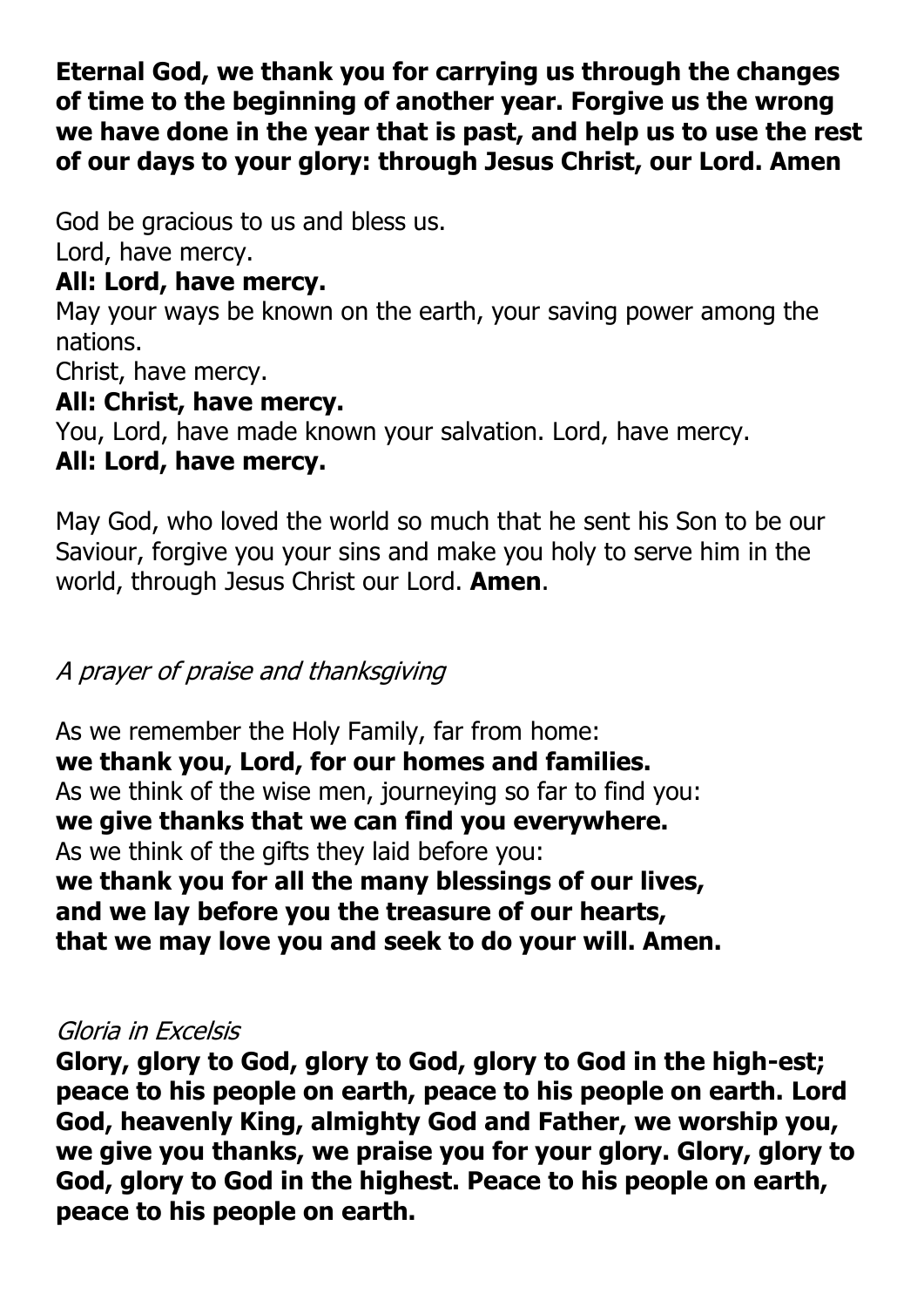**Lord Jesus Christ, only Son of the Father, Lord God, Lamb of God, you take away the sin of the world; have mercy on us. You are seated at the right hand of the Father, receive our prayer, receive our prayer, receive our prayer.** 

**You alone are the Holy One, you alone are the Lord. You alone are the most high. Jesus Christ, with the Holy Sprit, in the glory, the glory, the glory of God the Father. Amen, Amen, Amen** 

### The Collect for Epiphany

This is the word of the Lord **Thanks be to God**

### Hymn: **As with Gladness men of old (HON 49)**

As with gladness men of old did the guiding star behold, as with joy they hailed its light, leading onward, beaming bright; so, most gracious Lord, may we evermore be led to thee.

As with joyful steps they sped, to that lowly manger-bed, there to bend the knee before him whom heav'n and earth adore, so may we with willing feet ever seek thy mercy-seat.

As their precious gifts they laid, at thy manger roughly made, so may we with holy joy, pure, and free from sin's alloy, all our costliest treasures bring, Christ, to thee our heav'nly King.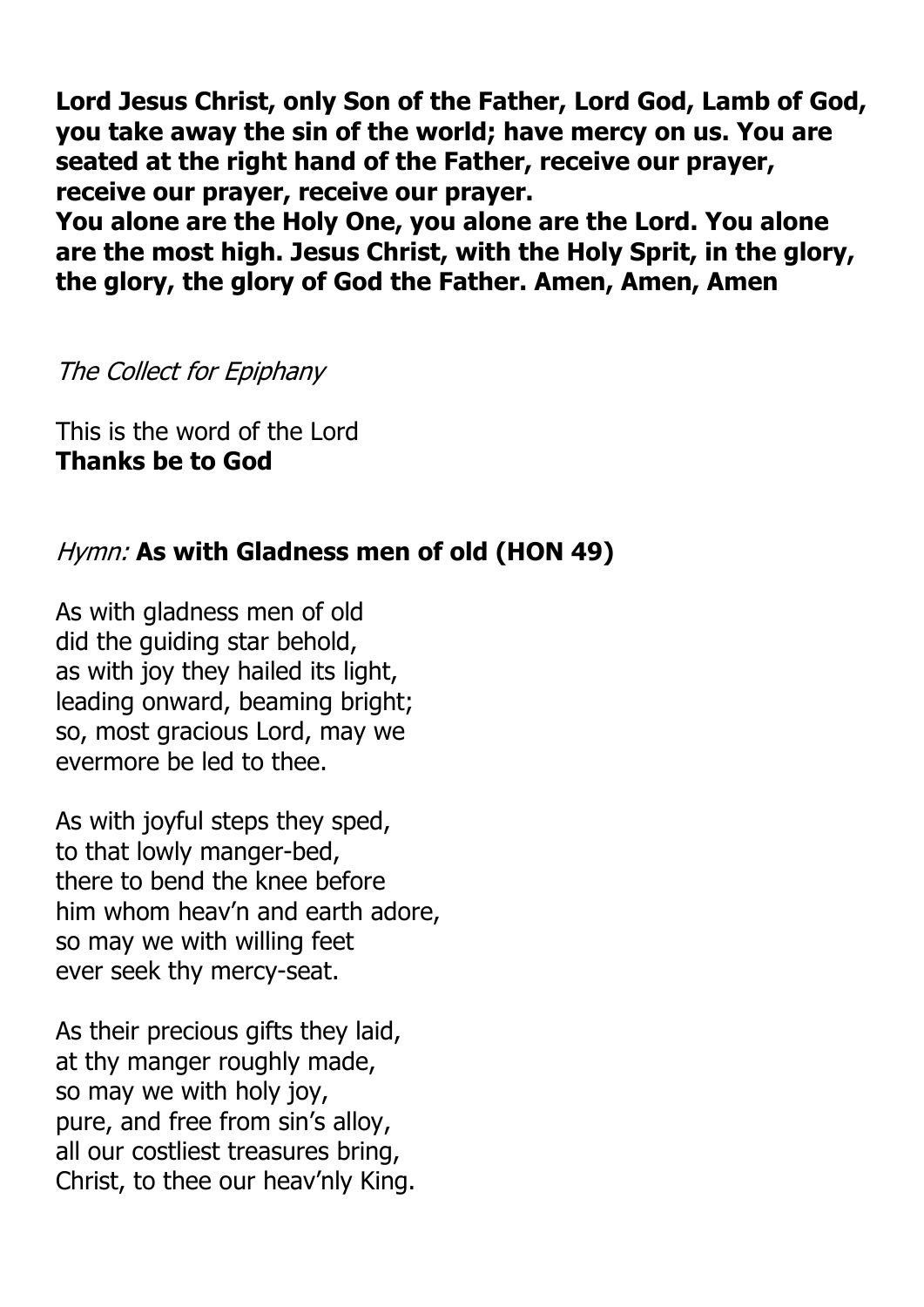Holy Jesu, ev'ry day keep us in the narrow way; and, when earthly things are past, bring our ransomed souls at last where they need no star to guide, where no clouds they glory hide.

In the heav'nly country bright need they no created light, thou its light, its joy, its crown, thou its sun which goes not down; there for ever may we sing alleluias to our King.

Hear the Gospel of our Lord Jesus Christ according to **Glory to you, O Lord**

**Gospel Reading:** Matthew 2: 1-12 read by Suzie

At the end This is the Gospel of the lord. **Praise to you , O Christ.**

#### **Sermon – from Penny S**

I was surprised to find that the Oxford English dictionary defines Epiphany as: -

- 1. The manifestation of Christ to the Gentiles as represented by the Magi (Matthew 2:1-12)
- 2. A moment of sudden and great revelation or realization.

How encouraging to find this in a secular publication. I must admit I had not thought of Epiphany in those terms. The revelation and realisation bit yes, but 'to the gentiles' that really made me think and this in a gospel written primarily for the Jews!! Matthew tells us at the very beginning of his record of Jesus earthly life that God revealed his Son to gentiles, here represented by the Magi, as well as to the Jews.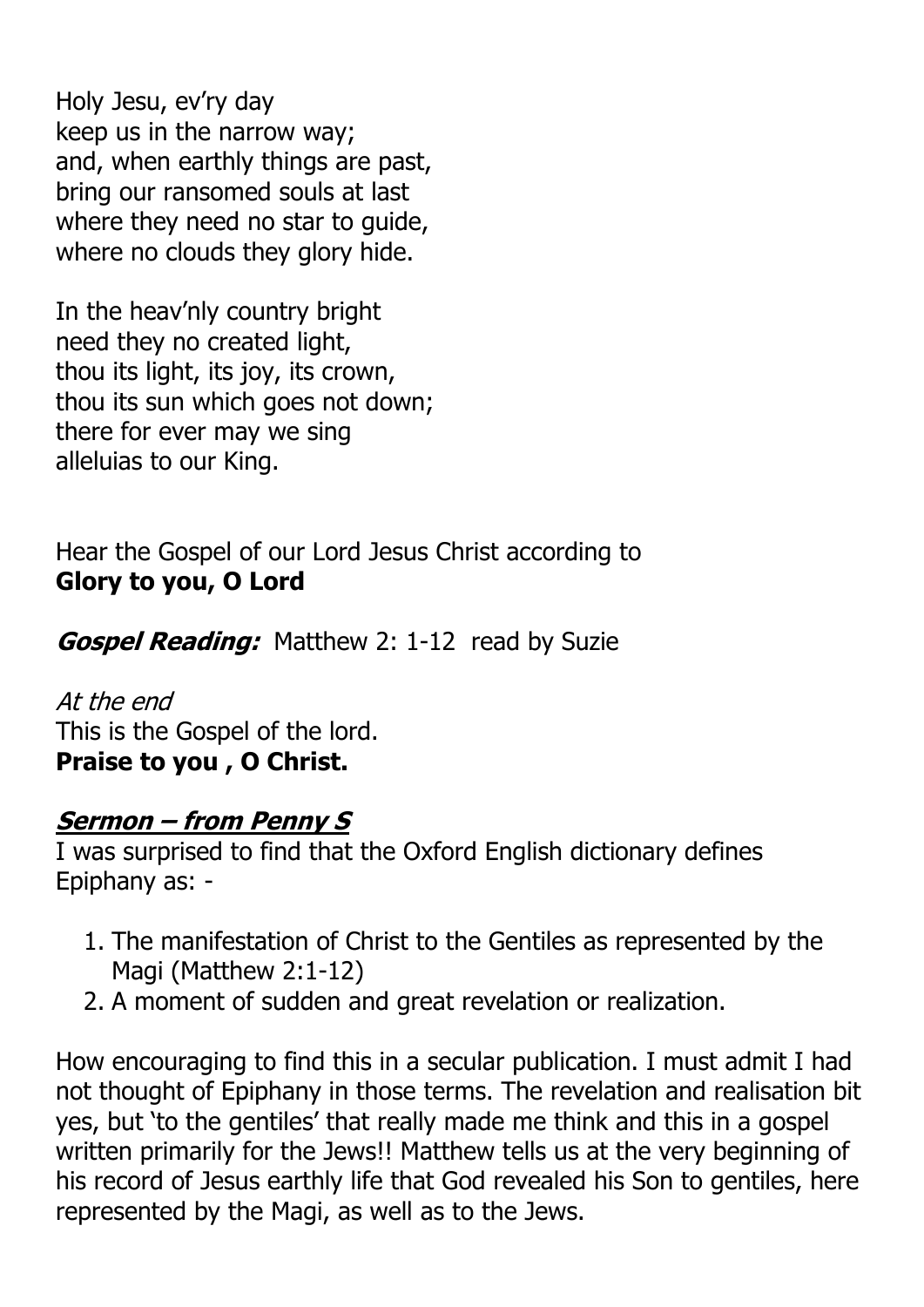There are three primary characters in this drama.

- 1. The Magi, representing gentiles.
- 2. Herod, who represented solely his own interests.
- 3. The chief priests, representing the Jews.

### The Magi

Lots of legends have grown up around this group of people leading us to believe that there were three of them, they were kings, even to give them names, but the bible doesn't tell us any more than we read here in Matthew's gospel. We know from other reliable historical sources that there was a centuries old tribe of priests in Persia called the Magi and that they studied the movements of heavenly bodies. Now this fits well because they would have been east of Jerusalem. Notice, they were in the east not the star, so despite what some carols say they travelled westwards. A very long way westward as Persia to Jerusalem is roughly 1700km or 1000 miles. Clearly, they were wealthy and probably travelled with a sizeable caravan, big enough we are told, for their arrival in Jerusalem to trouble the whole city.

Why had they travelled so far? To find, "the one born King of the Jews and to worship him". How did they know all this from afar? This had been communicated to them using their preferred source of information, the stars. They had travelled west to Judea to find who or what the appearing of this heavenly body meant. This amazing group of people with little to go on travelled this vast distance to find out. They came prepared with gifts and to worship. They recognised Jesus as 'King of the Jews', a title which Matthew does not use again until Jesus 'Saviour of the world' is recognised after the resurrection. Their faith, insight, wholehearted search, and adoring worship are utterly amazing. One of God's surprises – a superb illustration that God meets us where we are in this case in the study of heavenly bodies.

Was this 'star' a natural happening? Certainly, God could have used something natural, but this guiding light was unusual in that it seems to have appeared and disappeared several times and moved about locally to fulfil its function. God was at work, and anything is possible with God. Whatever it was, the Magi were led to Jesus, and they worshipped him.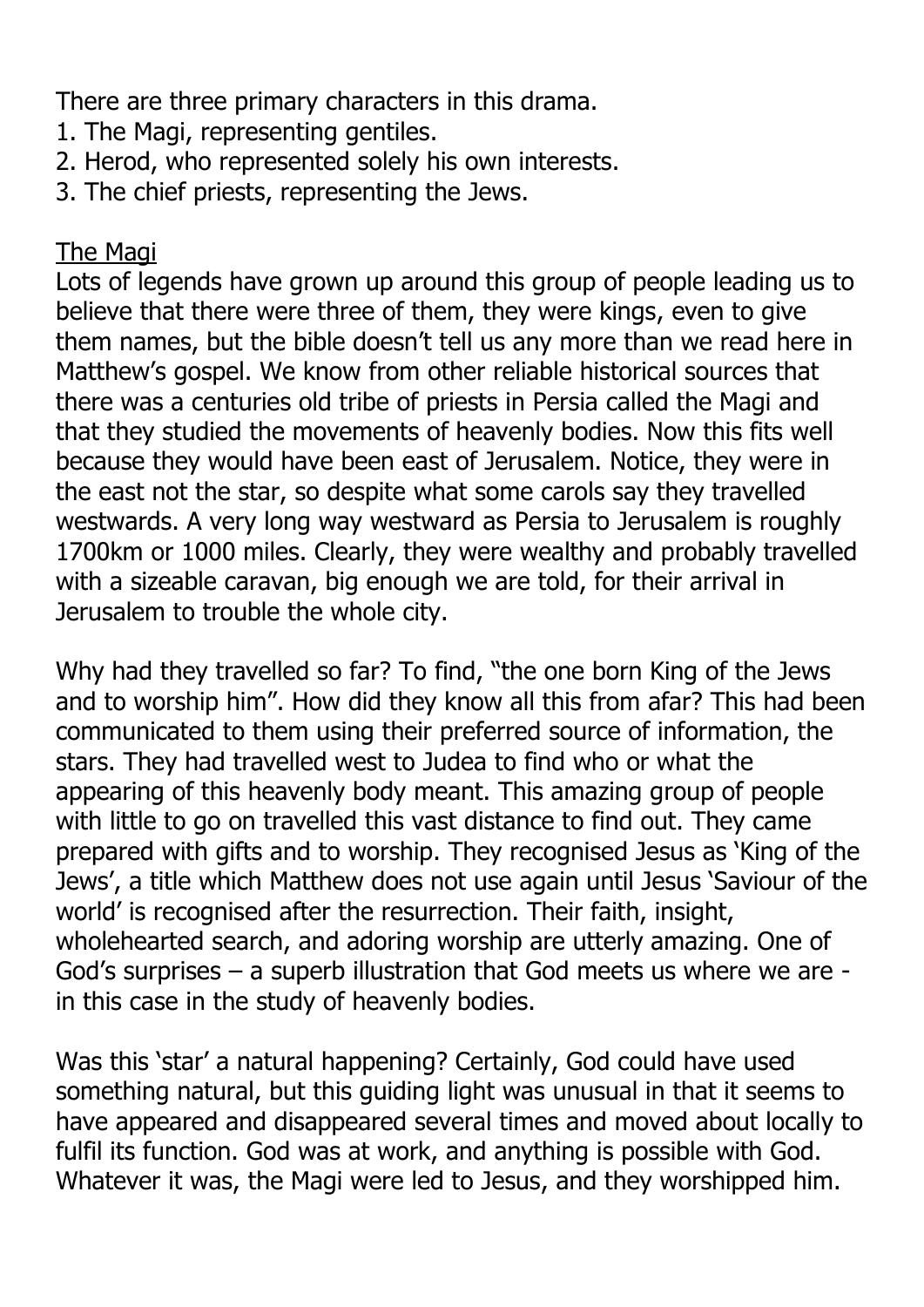Notice they were led to a house not a stable, clearly time had passed since the birth. Herod wanted to know when they first saw the 'star'. We have no idea of timing. Maybe the 'star' appeared to the Magi before the birth but clearly walking pace from Persia would have taken some while. Their gifts were 'normal' gifts to present to royalty but this king they recognised as worthy of worship. God hadn't quite finished with them. As they turned to head for home, in obedience to a dream, they went by another route and avoided Herod thus protecting the child Jesus.

## Herod

Was a man with a reputation for being ruthless and jealous, paranoid that his power could be wrested from him. The city feared upsetting him lest he wreak further terrible vengeance. He knew he was not the legitimate heir to the throne in Jerusalem. Not a full Jew but an Idumean a descendent of Esau not Jacob, some claimed he had bought his 'crown' from Rome, and it was here in part that his insecurity lay. Threatened by the arrival of the legitimate heir to the throne his response was to oppose Jesus and covertly try to exterminate him.

## The Jews

The chief priests and the scribes easily identified where the Messiah would be born. They quoted the prophecy of Micah, something they taught to all good Jews who eagerly awaited the arrival of their Messiah. How baffling to realise that they did not go and seek this child only 5 miles or so away and they certainly did not worship him.

Three main characters –

The Magi - gentiles who sought and worshipped Jesus.

Herod – a despot who opposed Jesus.

The Jews – who ignored their long-awaited Messiah.

May we emulate the faith, insight, wholehearted search, and adoring worship of those pioneering gentiles as we celebrate the coming into this world of Jesus Christ, Son of God, Saviour of the world.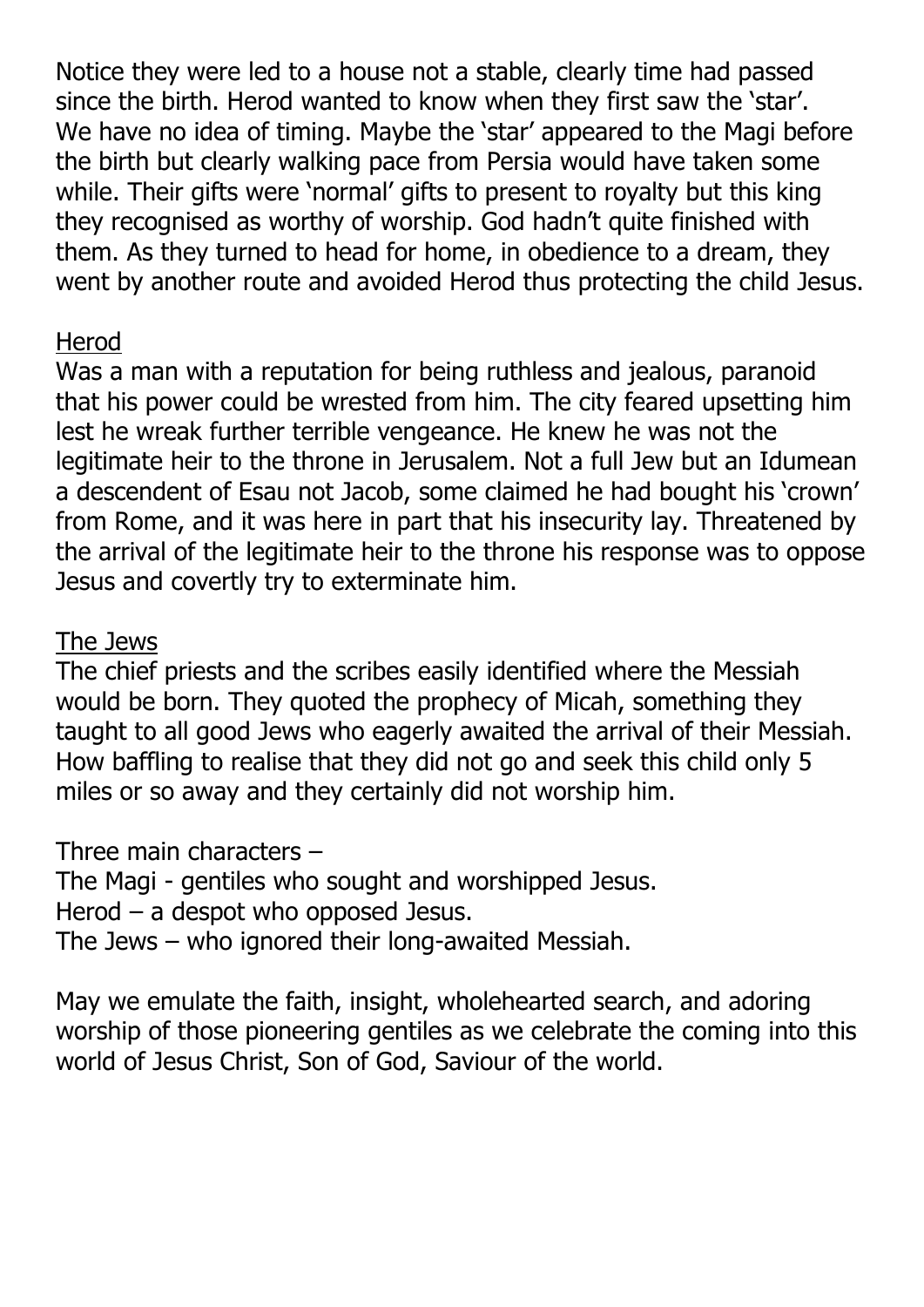### The Creed

**We believe in one God, the Father, the Almighty,**

**maker of heaven and earth, of all that is, seen and unseen. We believe in one Lord, Jesus Christ, the only Son of God, eternally begotten of the Father, God from God, Light from Light, true God from true God, begotten, not made, of one Being with the Father;**

**through him all things were made.**

**For us and for our salvation he came down from heaven, was incarnate from the Holy Spirit and the Virgin Mary and was made man.**

**For our sake he was crucified under Pontius Pilate; he suffered death and was buried.**

**On the third day he rose again in accordance with the Scriptures; he ascended into heaven and is seated at the right hand of the Father.**

**He will come again in glory to judge the living and the dead, and his kingdom will have no end.**

**We believe in the Holy Spirit, the Lord, the giver of life, who proceeds from the Father and the Son, who with the Father and the Son is worshipped and glorified, who has spoken through the prophets.**

**We believe in one holy catholic and apostolic Church. We acknowledge one baptism for the forgiveness of sins. We look for the resurrection of the dead, and the life of the world to come. Amen.**

Prayers of intercession - Led by Ren

Lord, in your mercy All: **hear our prayer.** 

Gracious and loving Father, whose love for all of your children was shown in your revelation of Christ to the Magi, help us to truly understand the absolute truth, that whoever we are, we can bring all our petitions to you, and you will hear us.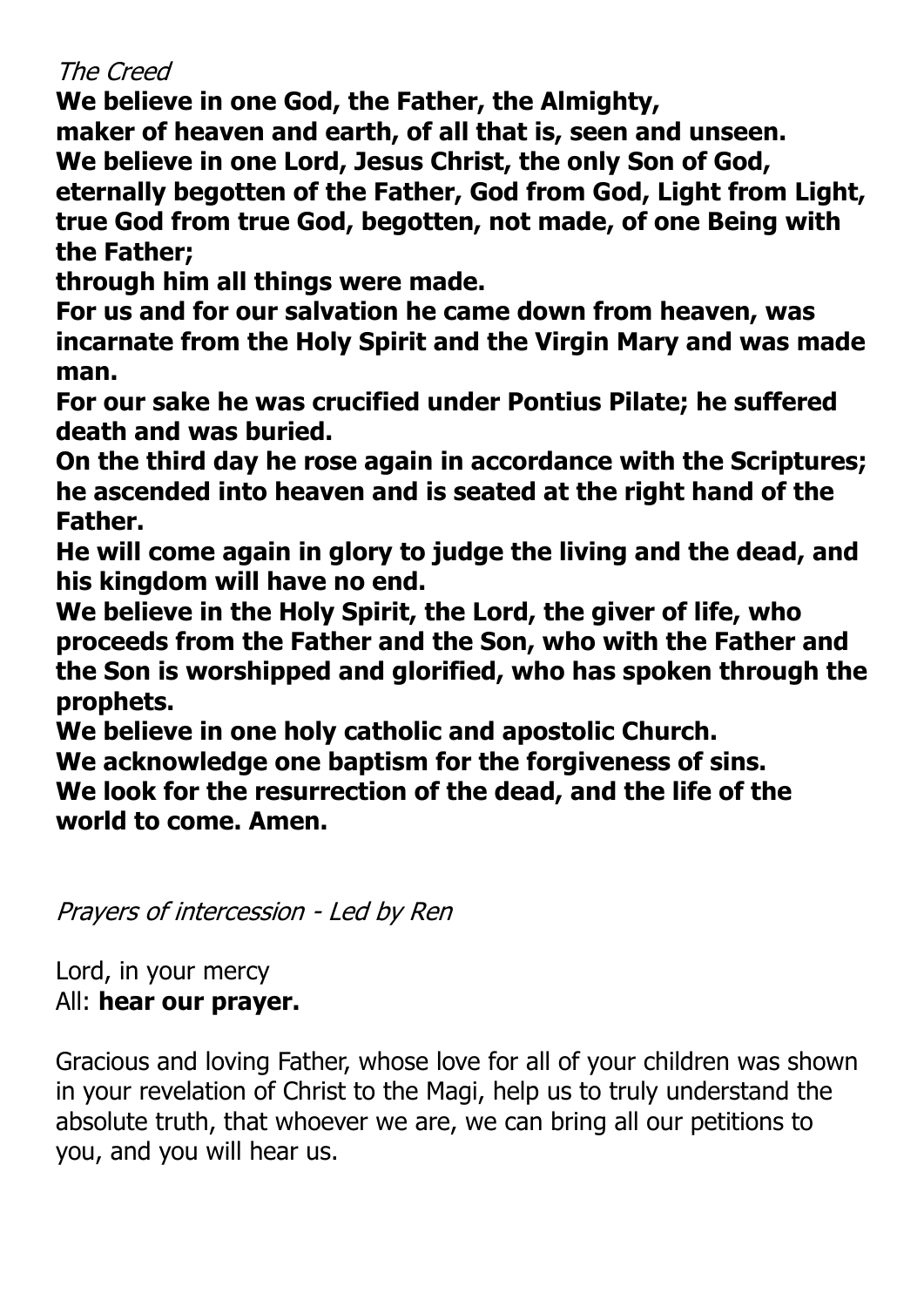Father, we pray for our village community here. Help us in our church family, to listen carefully to the concerns of the local people and to be ready to respond in every possible way to their needs. Grant us the grace and courage to be generous in our hospitality and friendship, looking out for the vulnerable and lonely and always seeking to share your love by being your love. We think of those we know who are suffering in so many ways. The sick, the grieving, who are facing death at this time, those who feel that you are far away. Help us to be all that we need to be to bring them close to you, to be the hands of Jesus, the words of Jesus, His listening ear and loving heart. We remember those individuals now. Pause

Lord God we can only imagine how difficult it is to rule the country, make wise decisions, put aside personal ambition, and maintain true democracy. We pray for those who have to do this and ask that they might hear your quiet whisper in their ear and truly endeavour to do what is right. Grant them and their advisors wisdom and courage in the face of all the difficult problems and the abuse they get. We pray for Christians in positions of power and ask that they may know that you are with them. Enable them to follow the example given to them by Christ, setting that example in their turn.

We pray for the leaders of your church throughout the world, the Christian Church in all its numerous denominations, cultural settings, and traditions. Grant those who lead courage, integrity, honesty, and the ability to recognise and interpret the truth. Pause

Father, the suffering of your beautiful World is staggering. The cruelty of war, starvation, disease and as always, the agony of children who do not understand and of desperate parents terrified for their families. We pray for refugees and asylum seekers and all the places in the world that need our compassion and aid. Grant us wisdom, generosity, empathy, and the love we need to meet the need where we can. We understand that we cannot pray for every situation of need in the world. But we know that there will be Christians in all those places praying often in desperation and fear, longing to hear your voice. And so, we pray for them, not knowing their names, or anything about them other than the knowledge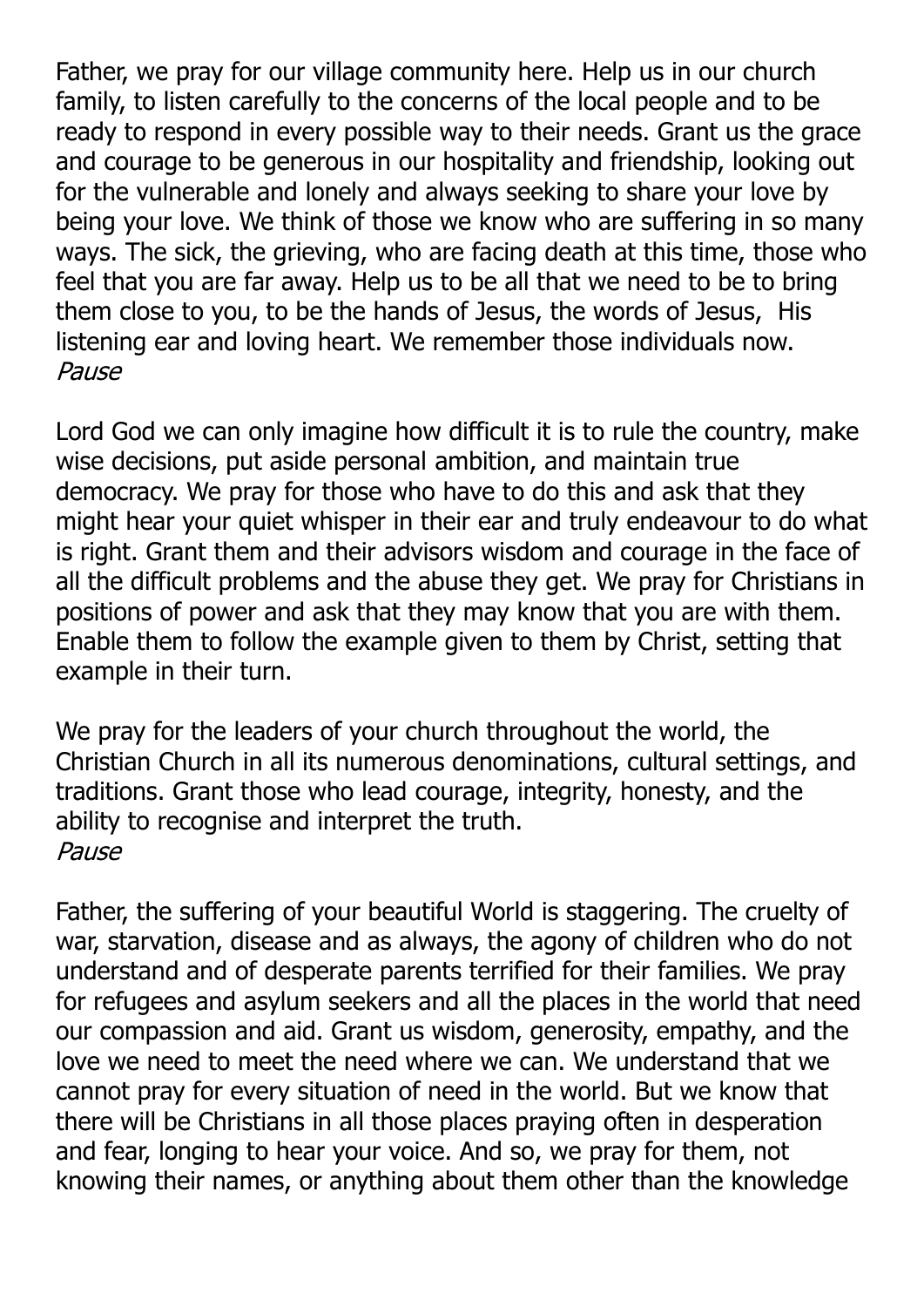that they are our brothers and sisters in you and asking that they may feel the support of the worldwide church. Pause

And Father, we bring ourselves to you. You know us all, our needs, our fears, our pain. And as we stay in your presence for a few seconds we ask you to grant each of us our own epiphany of knowing that you hear our individual pleas to you. Pause

As we hold in our hearts and minds that person or situation we so much need you to respond to and as we place in your hands the intercessions we have made, together we say,

LORD, IN YOUR MERCY, HEAR OUR PRAYER.

And at the end

#### Merciful Father, All **accept these prayers for the sake of your Son, our Saviour Jesus Christ. Amen.**

# The Peace

Christ is our peace. If anyone is in Christ there is a new creation. The old has passed away: behold, everything has become new. Let us offer one another a sign of peace.

# Offertory Hymn:

Lord, accept your people's gift's, not gold, frankincense, or myrrh, but hearts and voices raised in praise of Jesus Christ, our light and salvation. **Amen**

The Eucharistic Prayer

The Lord be with you All: **And also with you.**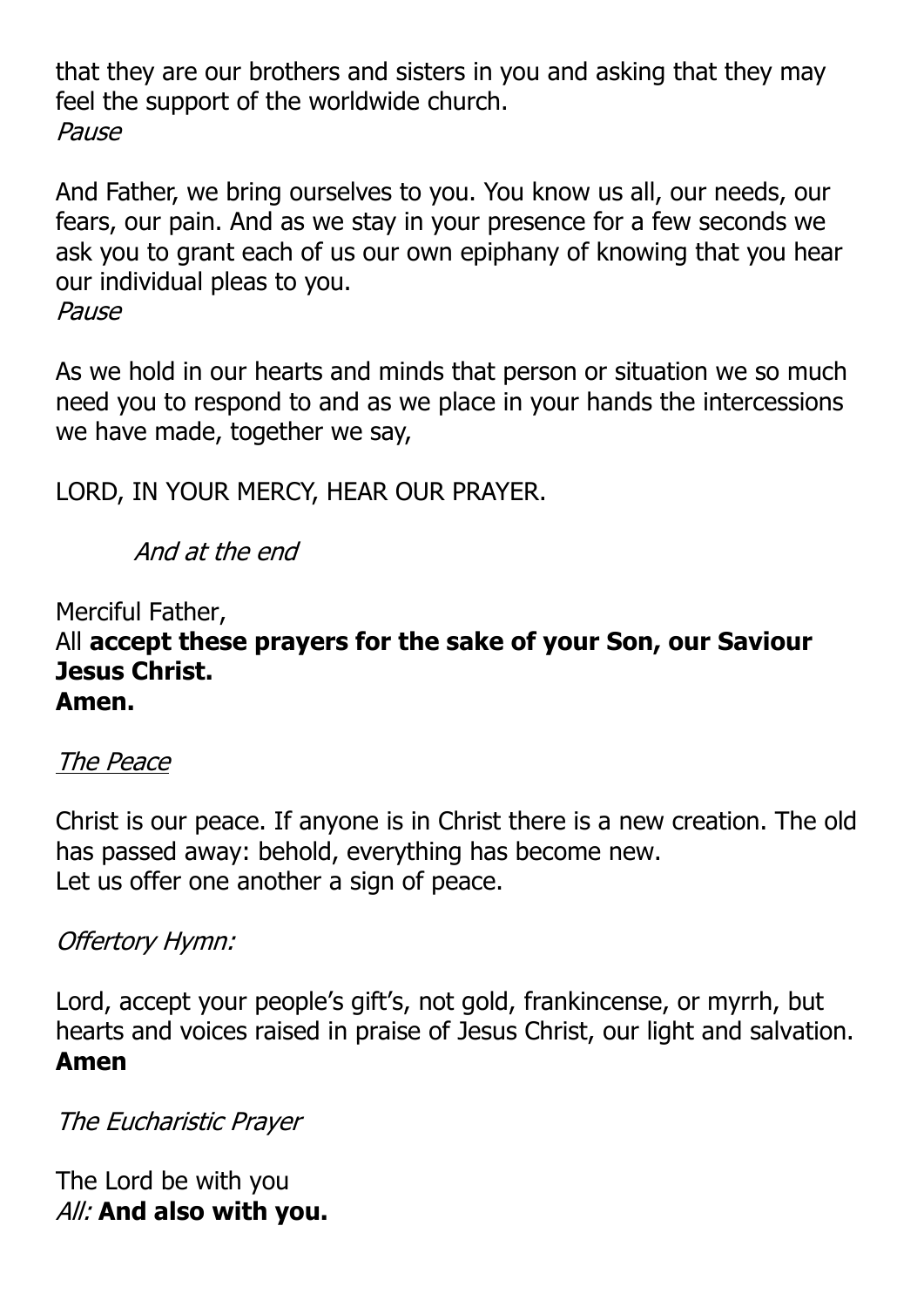Lift up your hearts. All: **We lift them to the Lord.**

Let us give thanks to the Lord our God. All: **It is right to give thanks and praise.**

….. singing the hymn of your eternal glory. **Holy, holy, holy is the Lord; holy is the Lord God almighty. Holy, holy, holy is the Lord; holy is the Lord God almighty, who was, and is, and is to come. Holy, holy, holy is the Lord!**

..in remembrance of me." Great is the mystery of faith **Christ has died; Christ is risen; Christ will come again.**

… all honour and glory are yours, now and forever. **Amen**

As our Saviour taught us, so we pray All: **Our Father, who art in heaven, hallowed be thy name; thy kingdom come; thy will be done; on earth as it is in heaven. Give us this day our daily bread. And forgive us our trespasses, as we forgive those who trespass against us. And lead us not into temptation; but deliver us from evil. For thine is the kingdom, the power and the glory, for ever and ever. Amen.** 

We break this bread to share in the body of Christ. All: **Though we are many, we are one body, because we all share in one bread.**

God's holy gifts for God's holy people.

All: **Jesus Christ is holy, Jesus Christ is Lord, to the glory of God the Father.**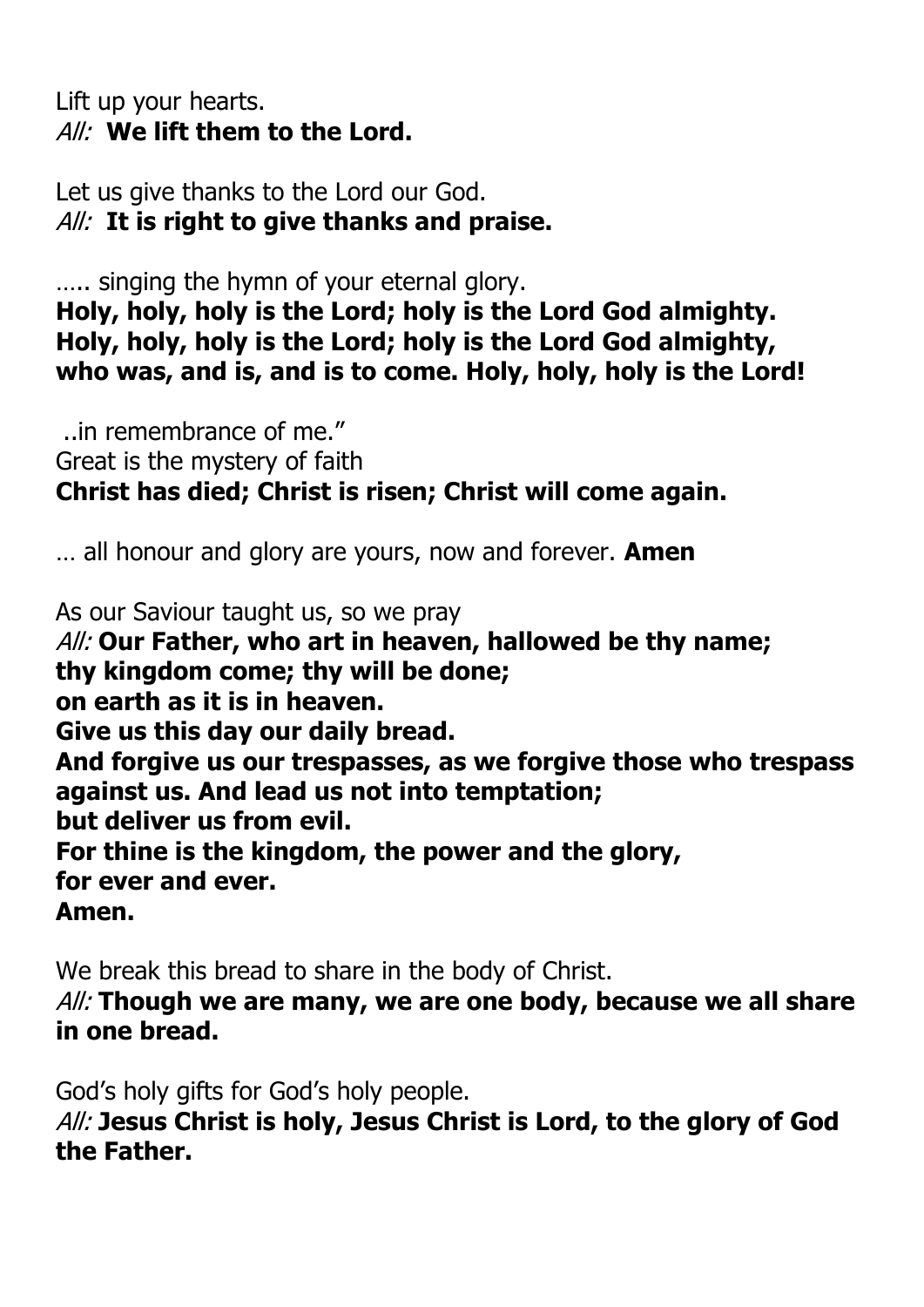Distribution of Communion – everyone is welcome to receive communion, or if you'd prefer, a blessing.

#### Post Communion prayer

**Almighty God, we thank you for feeding us with the body and blood of your Son Jesus Christ. Through him we offer you our souls and bodies to be a living sacrifice. Send us out in the power of your Spirit to live and work to your praise and glory. Amen.**

## Hymn: **Brightest and Best (HON 85)**

Brightest and best of the sons of the morning, dawn on our darkness and lend us thine aid; star of the east, the horizon adorning, guide where our infant Redeemer is laid.

Cold on his cradle the dew-drops are shining; low lies his head with the beasts of the stall; angels adore him in slumber reclining, Maker and Monarch and Saviour of all.

Say, shall we yield him, in costly devotion, odours of Edom, and off' rings divine, gems of the mountain, and pearls of the ocean, myrrh from the forest, or gold from the mine?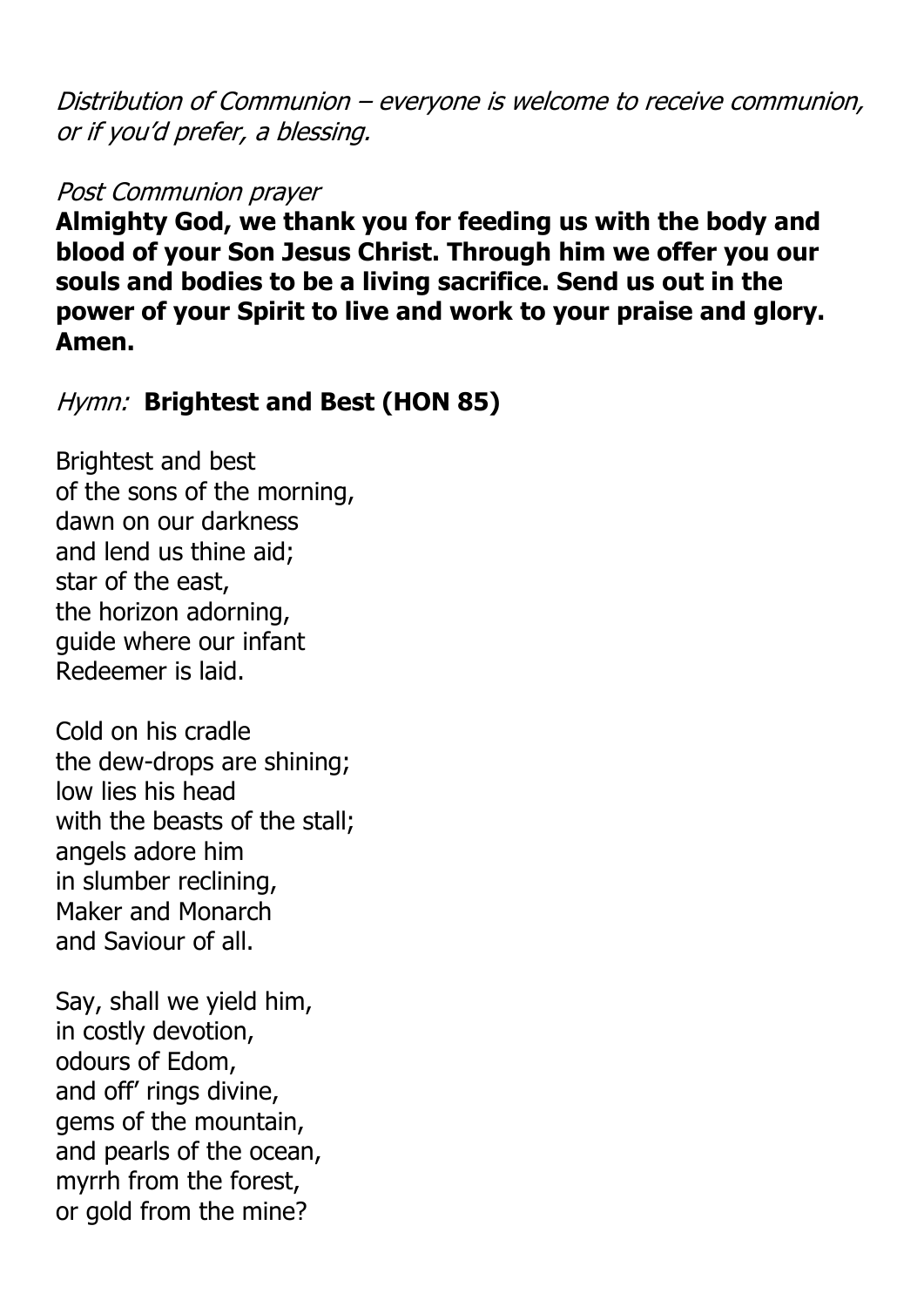Vainly we offer each humble oblation, vainly with gifts would his favour secure: richer by far is the heart's adoration, dearer to God are the prayers of the poor.

### **What shall be the star to guide me, Lord, and what shall be my dream? Speak to me as you will, so I may walk in your ways and lay the gifts of my heart, mind and soul at your feet. Amen.**

May the humility of Christ's birth empower you, the faithfulness of the wise men guide you, the generosity of their gifts inspire you; and may the light of Christ shine within you and go before you, today and every day. And may the blessing of Almighty God, Father Son and Holy Spirit, be with you and those you love now and always **Amen** 

When the song of the angels is stilled, When the star in the sky is gone, When the kings and the princes are home, When the shepherds are back with their flock, The work of Christmas begins: To find the lost, To heal the broken, To feed the hungry, To release the prisoner, To rebuild the nations, To bring peace among brothers, To make music in the heart. (Howard Thurman)